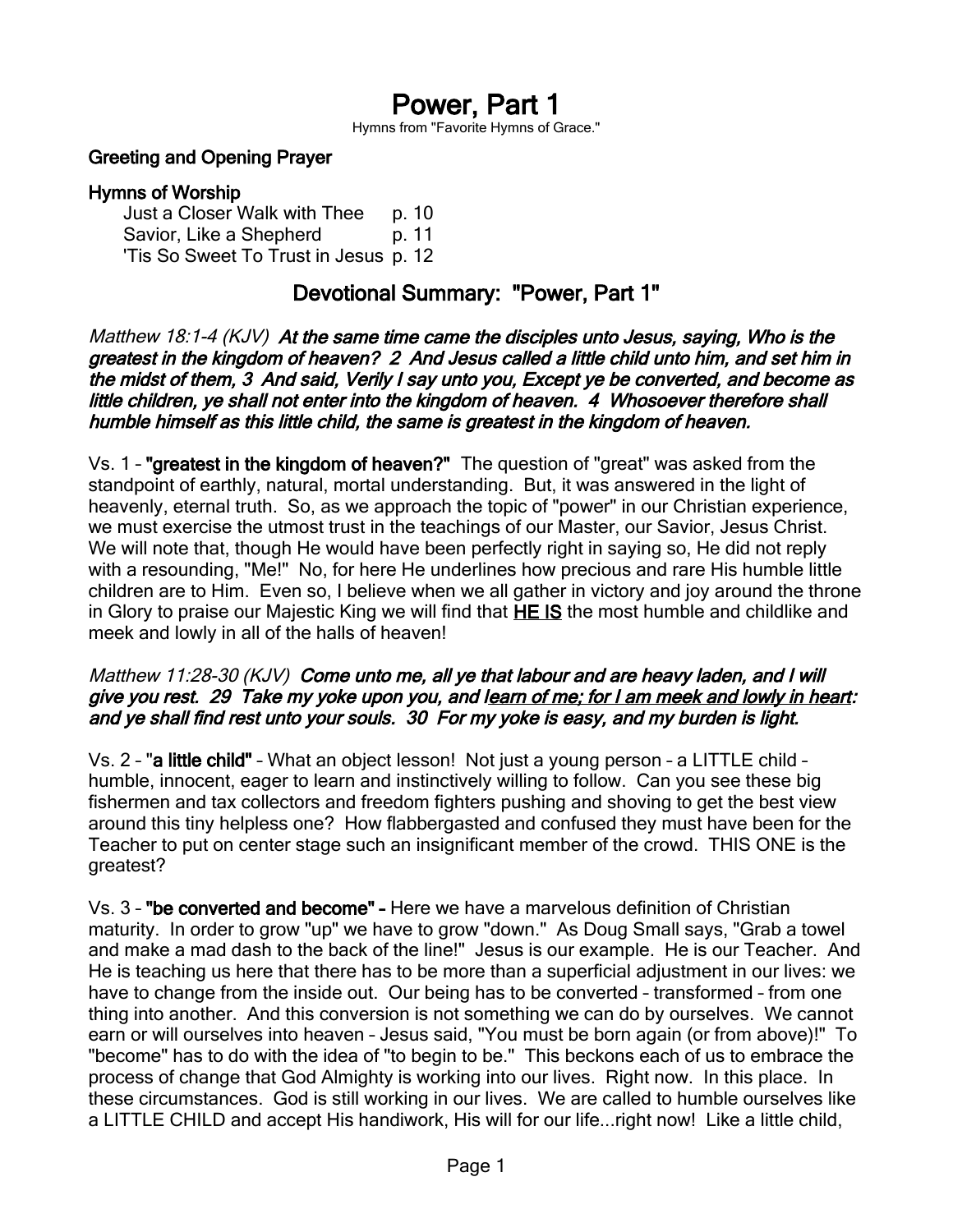put you faith in your Heavenly Father...He is still working on you. He, most assuredly, still loves you. Look to Him for your sustenance. For strength to your faith. For courage to your hope.

"While you have the Light, believe in the Light, in order that you may become sons of Light" (John 12:36 LEB). BELIEVE!!!!!!! Faith in Jesus Christ is the doorway into the passageway of HOPE of eternal life! "...that you may become..." If you are a child of God, you are a child of Light, and, you are "becoming" a child of Light. You are not as far along in your maturity as a Child of God as you could be but you are much farther along than you were. You proceed with every step by faith. You are pulled along in your faith journey by hope: hope that is anchored in the solid reality of God Almighty in your life, manifested by the presence of the Holy Spirit in your heart. So, hope is not based on a "theory." Hope is based on a relationship that begins and proceeds by your faith in Jesus Christ who lives IN YOU! You "believe in the Light" and, consequently, you are"becoming" more and more a being of growing Light – a fountain of FAITH and HOPE. There is "light at the end of the tunnel!" You can see it. It is there. You are not there yet, but you have HOPE! Hope that is based on your faith. Not faith in yourself, or the preacher, or the president, or your money, or your smarts...NOOOO! Faith in Jesus Christ that He will do what He said He will do! What you cannot do for yourself!

## Little Ones of the Master

by Jerry Johnson

I had the honor of getting to know a dear sweet lady a few years ago. Though a precious, weathered saint of God, she never preached great flowery sermons; never won a city full of heathens to Jesus; she never impressed anyone that I know of with being all that spiritually mighty. But what I learned from knowing her was God's perspective of His little children. He doesn't keep score the way we do...He's looking on the heart. No one took note as she faithfully read her little devotional book and kneeled beside her bed most every morning for fifty years to ask God to somehow get her through each day. She was never the Bible teacher at church; she always went to learn. But the Lord gave me the honor of seeing into this magnanimous soul. I remember her drawing on all her courage to stand in a chapel service during "Testimony time," pushing her little fists down by her side, and with all her heart simply asserting, "I love Jesus!" Anyone can say the words. She meant it. Inside her humble soul, wrapped in a frail, worn body was found a rare, solid-iron, death-defying faith in her Savior. The time came for me to stand, shocked, beside what I knew to be her deathbed. I asked God what I could say. I felt He didn't want ME to say anything. I asked HIM what HE wanted to say. He replied in His tender way to my heart, "Suffer my little child to come unto me." I wrote this poem that night.

They're precious, innocent, trusting, sublime:

Little ones of the Master,

Unaged by the passing of time.

Believing beyond any hope of reason:

Little ones of the Master,

Warmed from within, this winter season.

Passing their mem'ries, their faults and cares,